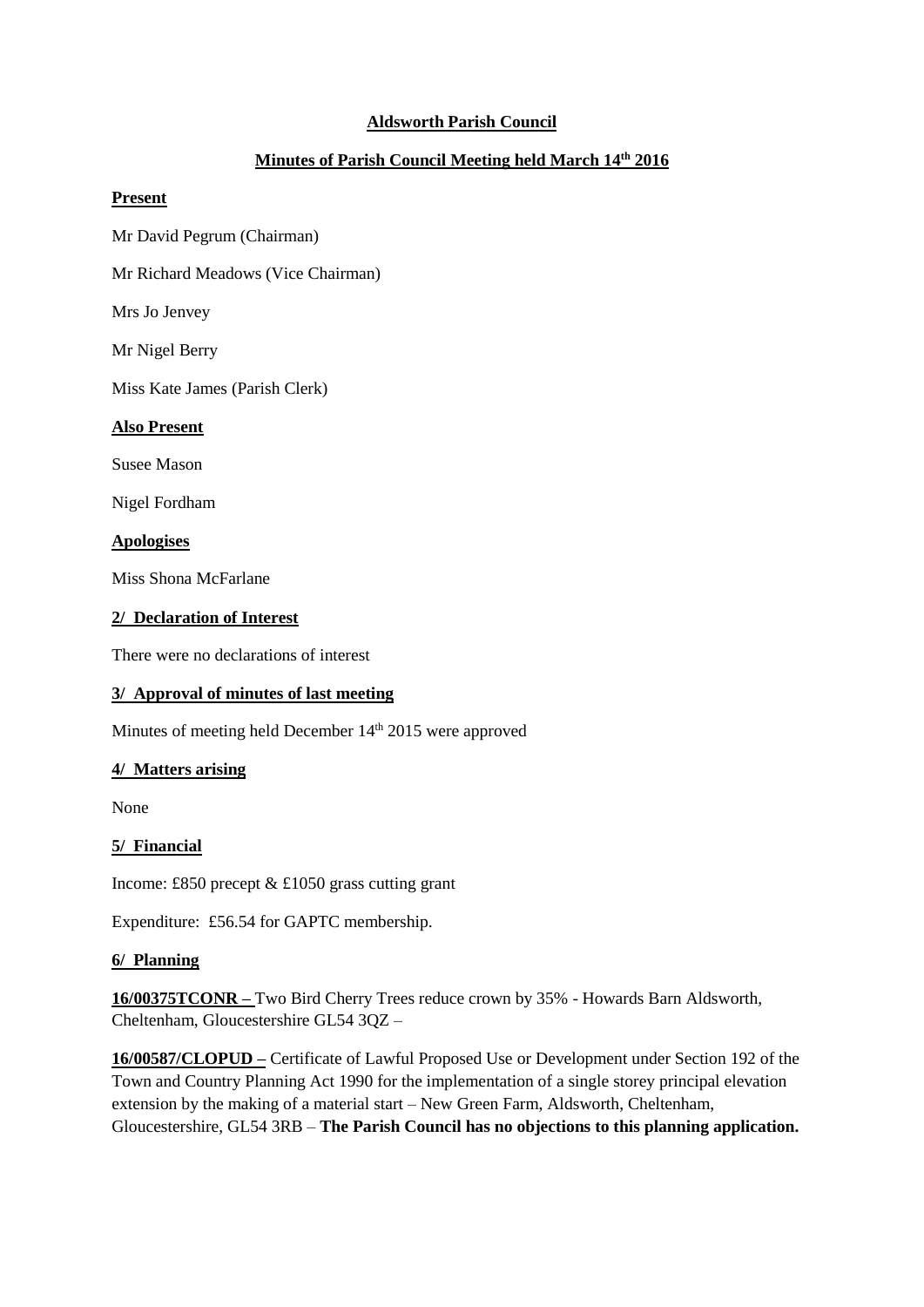**16/00837/TCONR –** Fell Chestnut Tree - Howards Barn Aldsworth, Cheltenham, Gloucestershire GL54 3QZ – **The Parish Council had no overall objection but did feel that as it was not causing any structural damage to the wall the Parish Council would like to comment that it seems unnecessary to fell a healthy tree.**

## **7/ Any other business**

# **1 – White lines at Village Road Junction**

With reference to the concerns raised about the fading white lines in the village Paul Swift has replied and stated that the lining through the village is due for refurbishment in the new financial year and when the weather improves. Highways have also been asked to look at the white lines on the road that were not replaced when the road was patched late last year.

# **2 – Village Grass Cutting**

Grass cutting will continue through the village once the weather has improved.

# **3- Rubbish at the bottom of Ladbarrow Lane**

The amount of rubbish being left at the bottom of Ladbarrow Lane has been bought to the Parish Councils attention. Kate James is making contact with the council to enquire about rubbish bins being placed in the area to try and prevent this.

## **4- Footpath Access**

It has been brought to the Parish Council attention that a gate which allows access to a public footpath is not functioning properly. David Pegrum will approach the landowner in respect of getting this fixed.

## **5-The ex-public telephone box**

The phone box at the bottom of the village has now been disconnected from its electricity supply. David, Richard and Nigel will inspect the phone box to decide on the best course of action for the phone box i.e. move the phone box to a more central location.

## **6 – Village Stream**

Further from the last meetings minutes the Riparian owners have agreed to the stream being cleaned and quotes have been sought from contractors. The tidying and widening of the stream is an ongoing issue and David Pegrum will liaise with the riparian owners.

## **7-Speed limit on the B4425**

Due to a recent Road Traffic Collision on the B4425 within the 50 mph zone, the question has been raised to see if this limit can be reduced. Residents have recently made contact with local governing bodies and the Parish Council. The Parish Council is liaising with the local governing bodies to see if the speed limit along the B4425 can be reduced.

## **8 – Neighbourhood Policing**

Recently, owing to illness and operational requirements, there has been a need for further reorganisation; consequently for the time being there have been a number of changes in the North Cotswold NPT. For all non urgent issues, PCSO 9005 Mel Oliveira is your main point of contact with the Neighbourhood Policing Team. She may be contacted on the following email address: [Mel.Oliveira@gloucestershire.pnn.police.uk](mailto:Mel.Oliveira@gloucestershire.pnn.police.uk) .